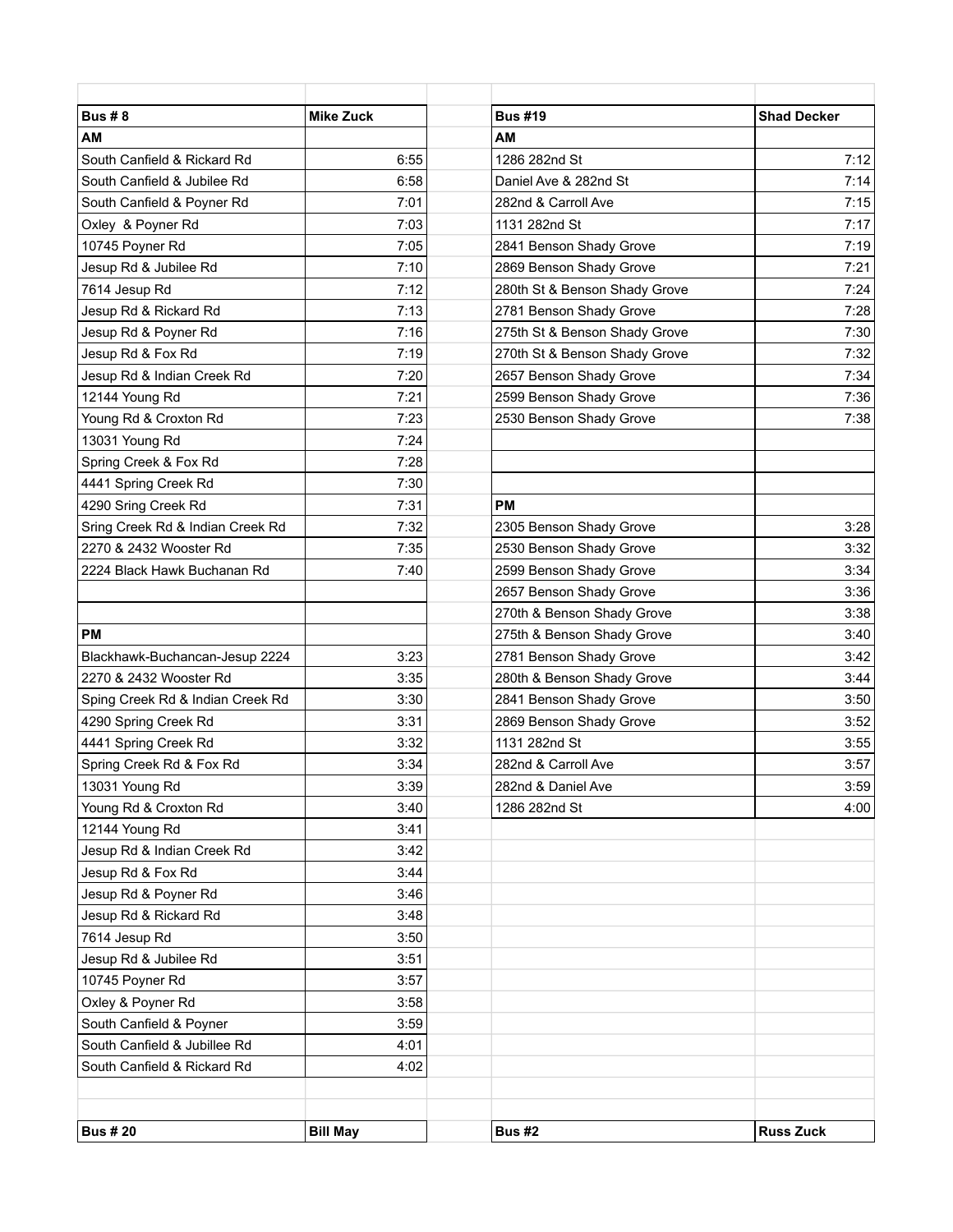| AM                              |                        | AM                              |                    |
|---------------------------------|------------------------|---------------------------------|--------------------|
| 1515 220th St                   | 6:55                   | Independence Ave & N Nesbit     | 7:15               |
| 1501 220th St                   | 6:57                   | 10423 Independence Ave          | 7:16               |
| D22- Dugan Ave                  | 7:00                   | 144 S Holgate Rd                | 7:18               |
| 265th & Dugan Ave               | 7:05                   | Osage Rd & S Holgate Rd         | 7:19               |
| 2913 Dugan Ave                  | 7:09                   | 12125 Osage Rd                  | 7:20               |
| 2931 Dugan Ave                  | 7:10                   | Osage & Black Hawk/Buchanan     | 7:21               |
| 2838 Dugan Ave                  | 7:12                   | Baxter Ave. & 160th St          | 7:27               |
| 270th & Dugan Ave               | 7:15                   | 1661 Baxter Ave                 | 7:30               |
| 260th & Dugan Ave               | 7:18                   | Baxter Ave & 175th              | 7:32               |
| 2424 Dugan Ave                  | 7:20                   | Baxter Ave & 183rd St           | 7:35               |
| 240th & Dugan Ave               | 7:21                   |                                 |                    |
| 2384 Dugan Ave                  | 7:22                   |                                 |                    |
| D22- Dugan Ave                  | 7:25                   | <b>PM</b>                       |                    |
| 1244 220th St                   | 7:28                   | Baxter Ave & 160th St           | 3:32               |
| 13th St & Hawley St             | 7:35                   | 1661 Baxter Ave                 | 3:35               |
|                                 |                        | Baxter Ave & 175th St           | 3:37               |
|                                 |                        | Baxter Ave & 183rd St           | 3:40               |
| <b>PM</b>                       |                        | Osage Rd & Black Hawk/ Buchanan | 3:45               |
| 13th St & Hawley St             | 3:25                   | 12125 Osage Rd                  | 3:46               |
| 1244 220th St                   | 3:32                   | Osage Rd & S Holgate Rd         | 3:47               |
| D22 & Dugan Ave                 | 3:34                   | 144 S Holgate Rd                | 3:48               |
| 1515 220th St                   | 3:37                   | 10423 Independence Ave          | 3:50               |
| 1501 220th St                   | 3:39                   | Independence Ave & N Nesbit     | 3:51               |
| 2384 Dugan Ave                  | 3:42                   |                                 |                    |
| 240th St & Dugan Ave            | 3:44                   |                                 |                    |
| 2424 Dugan Ave                  | 3:46                   |                                 |                    |
| 265th & Dugan Ave               | 3:49                   |                                 |                    |
| 2913 Dugan Ave                  | 3:52                   |                                 |                    |
| 2931 Dugan Ave                  | 3:54                   |                                 |                    |
| 2838 Dugan Ave                  | 3:57                   |                                 |                    |
| 270th & Dugan Ave               | 3:59                   |                                 |                    |
| 260th & Dugan Ave               | 4:01                   |                                 |                    |
|                                 |                        |                                 |                    |
| <b>Bus #14</b>                  | <b>Wayne Schneider</b> | <b>Bus #12</b>                  | <b>Alan Wright</b> |
| AM                              |                        | Am                              |                    |
|                                 |                        | 1858 Baxter Ave                 | 7:20               |
| S Canfield & Fox Rd             | 7:15                   | 1480 175th St                   | 7:30               |
| 4121 S Canfield Rd              | 7:17                   | Littleton                       | 7:35               |
| S Canfield Rd & Indian Creek Rd | 7:18                   | Johnsonville                    | 7:40               |
| Dubuque Rd & S Pilot Rd         | 7:20                   | 1191 175th St                   | 7:41               |
| 7703 Dubuque Rd                 | 7:25                   | 1141 175th St                   | 7:42               |
| 8932 Dubuque Rd                 | 7:28                   | 1116 175th St                   | 7:44               |
| Dbuque Rd & Oxley Rd            | 7:30                   | Baxter Ave & 183rd St           | 7:48               |
| 13134 Dubuque Rd                | 7:35                   |                                 |                    |
| <b>Emerald Acres</b>            | 7:38                   |                                 |                    |
|                                 |                        | <b>PM</b>                       |                    |
| PM                              |                        | 1858 Baxter Ave                 | 3:25               |